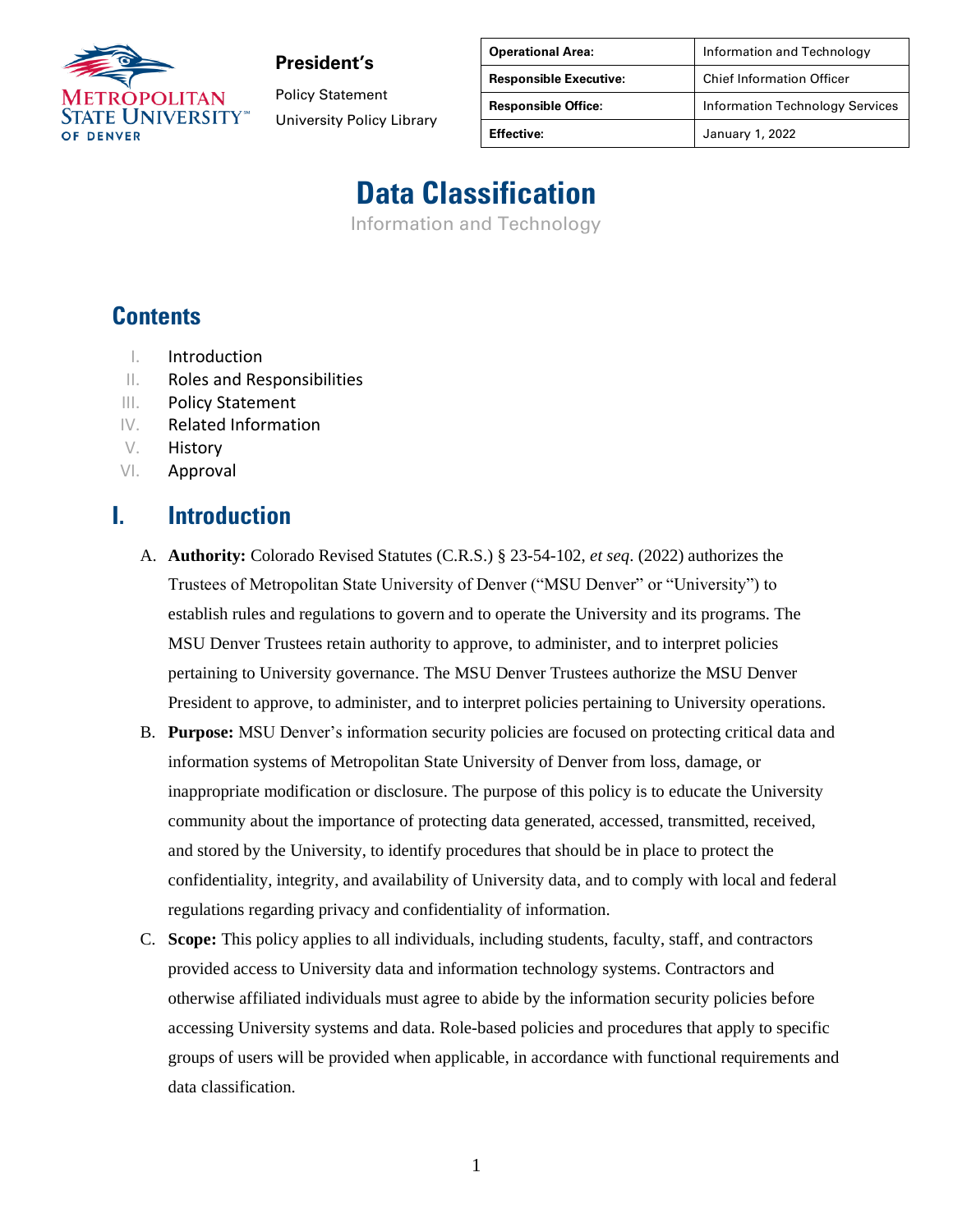

Policy Statement University Policy Library

| <b>Operational Area:</b>      | Information and Technology             |
|-------------------------------|----------------------------------------|
| <b>Responsible Executive:</b> | <b>Chief Information Officer</b>       |
| <b>Responsible Office:</b>    | <b>Information Technology Services</b> |
| <b>Effective:</b>             | January 1, 2022                        |

## **Data Classification**

Information and Technology

#### **II. Roles and Responsibilities**

- A. **Responsible Executive:** Chief Information Officer
- B. **Responsible Administrator:** Chief Information Security Officer
- C. **Responsible Office:** Information Technology Services
- D. **Policy Contact:** IT Services, [www.msudenver.edu/technology](http://www.msudenver.edu/technology) , 303-352-7548
- E. **Additional Roles and Responsibilities:** 
	- 1. The Chief Information Security Officer is charged with the promotion of security awareness within the University community, as well as responsibility for the creation, maintenance, enforcement, and design of training on relevant security standards in support of this policy. The Chief Information Officer will receive and maintain reports of incidents, threats, and malfunctions that may have a security impact on the University's information systems and will receive and maintain records of actions taken or policies and procedures developed in response to such reports. The Chief Information Officer will assist with internal audits, as appropriate, to determine compliance with this policy.
	- 2. MSU Denver IT Services will facilitate distribution of this policy, will assist in the investigation of policy breaches, and will respond promptly to reports of suspected misconduct or violations of law or University policies.
	- 3. The Office of General Counsel will review procedures issued under authority of this policy for compliance with applicable regulations. The Office of General Counsel will also respond to court-ordered releases of information.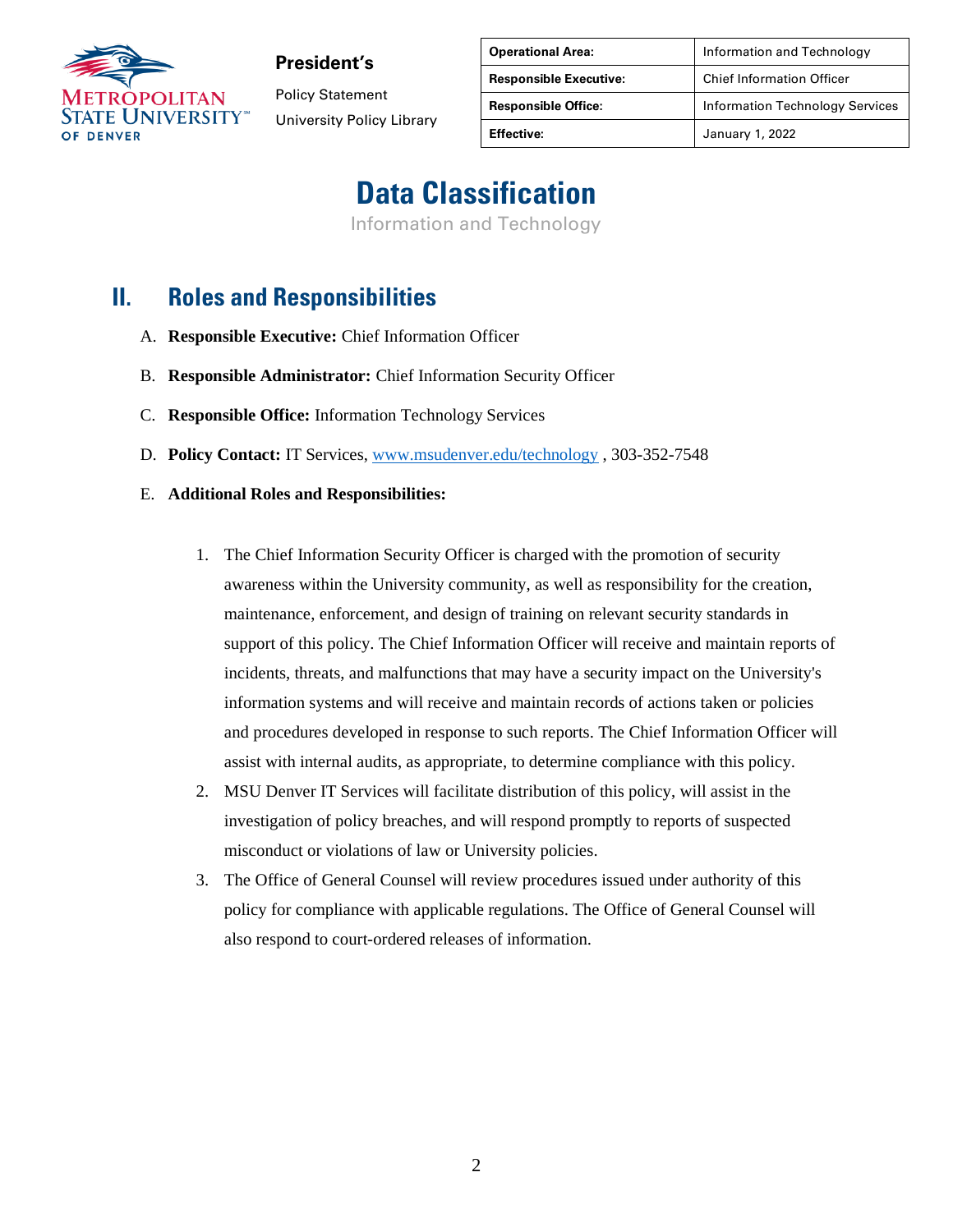

Policy Statement University Policy Library

| <b>Operational Area:</b>      | Information and Technology             |
|-------------------------------|----------------------------------------|
| <b>Responsible Executive:</b> | <b>Chief Information Officer</b>       |
| <b>Responsible Office:</b>    | <b>Information Technology Services</b> |
| <b>Effective:</b>             | January 1, 2022                        |

### **Data Classification**

Information and Technology

#### **III. Policy Statement**

- A. **Responsibility for Data Management.** Data is a critical asset of the University. All members of the University community have a responsibility to protect the confidentiality, integrity, and availability of data generated, accessed, modified, transmitted, received, stored, or used by the University, irrespective of the medium on which the data resides and regardless of format, such as in electronic, paper, or other physical form. Individual departments are responsible for following appropriate managerial, operational, physical, and technical controls for access to, use of, verbal or electronic transmission of, and disposal of University data in compliance with this policy. Data owned, used, created, or maintained by the University and University personnel is classified into the following three categories:
	- 1) Public,
	- 2) Official Use Only,
	- 3) Confidential.

Departments and administrative branches should carefully evaluate the appropriate data classification category for information handling within their environment. When provided in this policy, examples are illustrative only and serve as identification of implementation practices rather than specific requirements. Nothing in this policy is intended to identify a restriction on the right of departments or administrative branches to require policies and/or procedures in addition to the ones identified in this document. This policy does not apply to individuals' handling of their own confidential information.

#### B. **Data Classification**

1. **Public Data.** Public data is information that may or must be open to the general public. It is defined as information with no existing local, national, or international legal restrictions on access or usage. Public data, while subject to University disclosure rules, is available to all members of the University community and to all individuals and entities external to the University community. By way of illustration only, some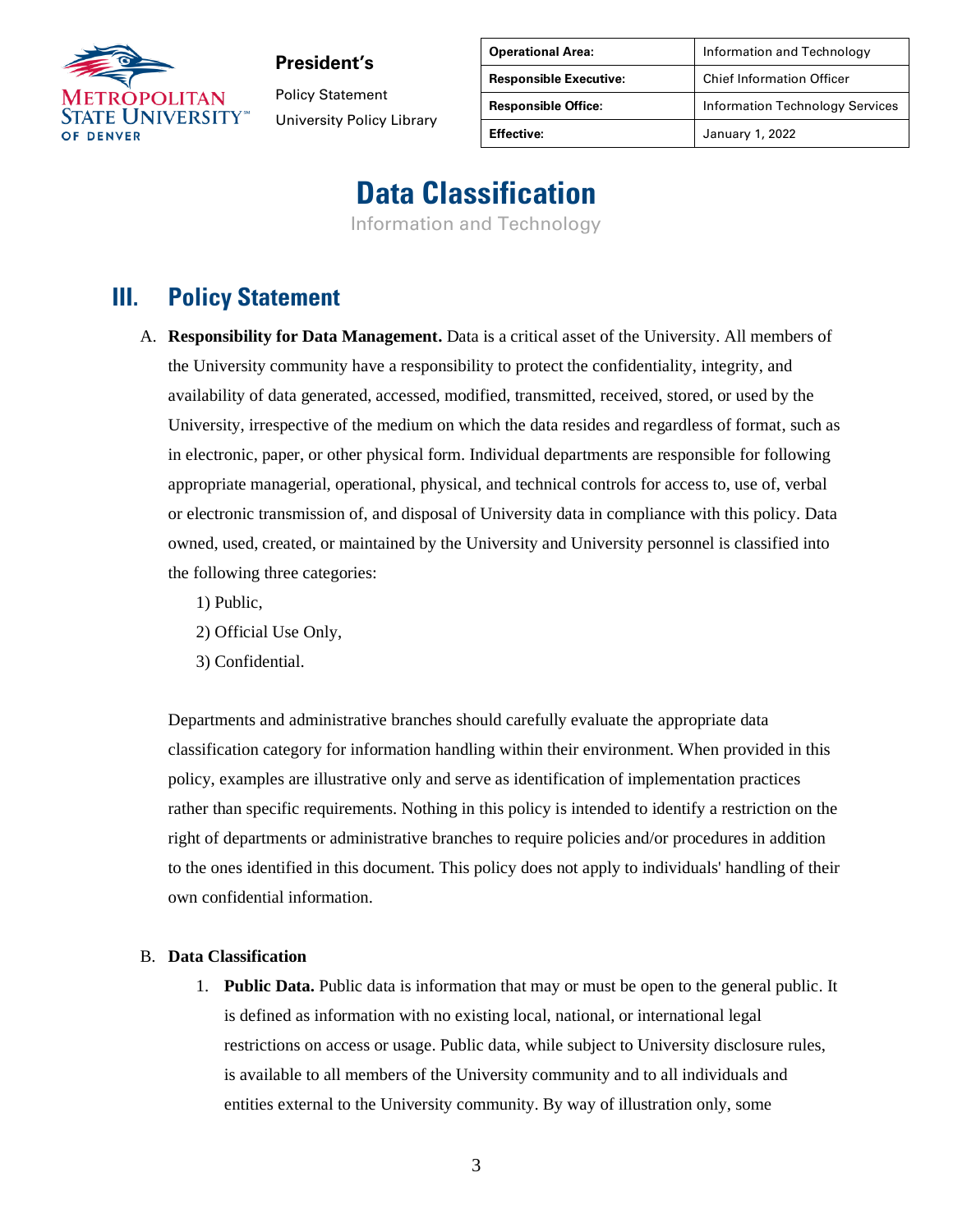

Policy Statement University Policy Library

| <b>Operational Area:</b>      | Information and Technology             |
|-------------------------------|----------------------------------------|
| <b>Responsible Executive:</b> | <b>Chief Information Officer</b>       |
| <b>Responsible Office:</b>    | <b>Information Technology Services</b> |
| <b>Effective:</b>             | January 1, 2022                        |

## **Data Classification**

Information and Technology

examples include: Publicly posted press releases; Publicly posted schedules of classes; Publicly posted interactive University maps, newsletters, newspapers, and magazines.

- 2. **Official Use Only Data.** Official Use Only Data is information that must be guarded due to proprietary, ethical, or privacy considerations, and must be protected from unauthorized access, modification, transmission, storage, or other use. This classification applies even though there may not be a civil statute requiring this protection. Official Use Only Data is information that is restricted to members of the University community who have a legitimate purpose for accessing such data.
	- a. By way of illustration only, some examples of Official Use Data include:
		- i. Employment data;
		- ii. University partner or sponsor information when no more restrictive confidentiality agreement exists; and
		- iii. Internal telephone books and directories.
	- b. Official Use Only Data:
		- i. Must be protected to prevent loss, theft, unauthorized access, and/or unauthorized disclosure.
		- ii. Physical copies must be stored in a closed container (i.e. file cabinet, closed office, or department where physical controls are in place to prevent disclosure) when not in use.
		- iii. Electronic files must not be stored in unsecure locations, on PCs or other hardware, nor posted on any publicly accessible website.
		- iv. Must be destroyed when no longer needed subject to University and/or departmental Records Retention Schedules. Destruction may be accomplished by:
			- a) "Hard Copy" materials must be destroyed by shredding or another process that destroys the data beyond either recognition or reconstruction. After destruction, materials may be disposed of with normal waste.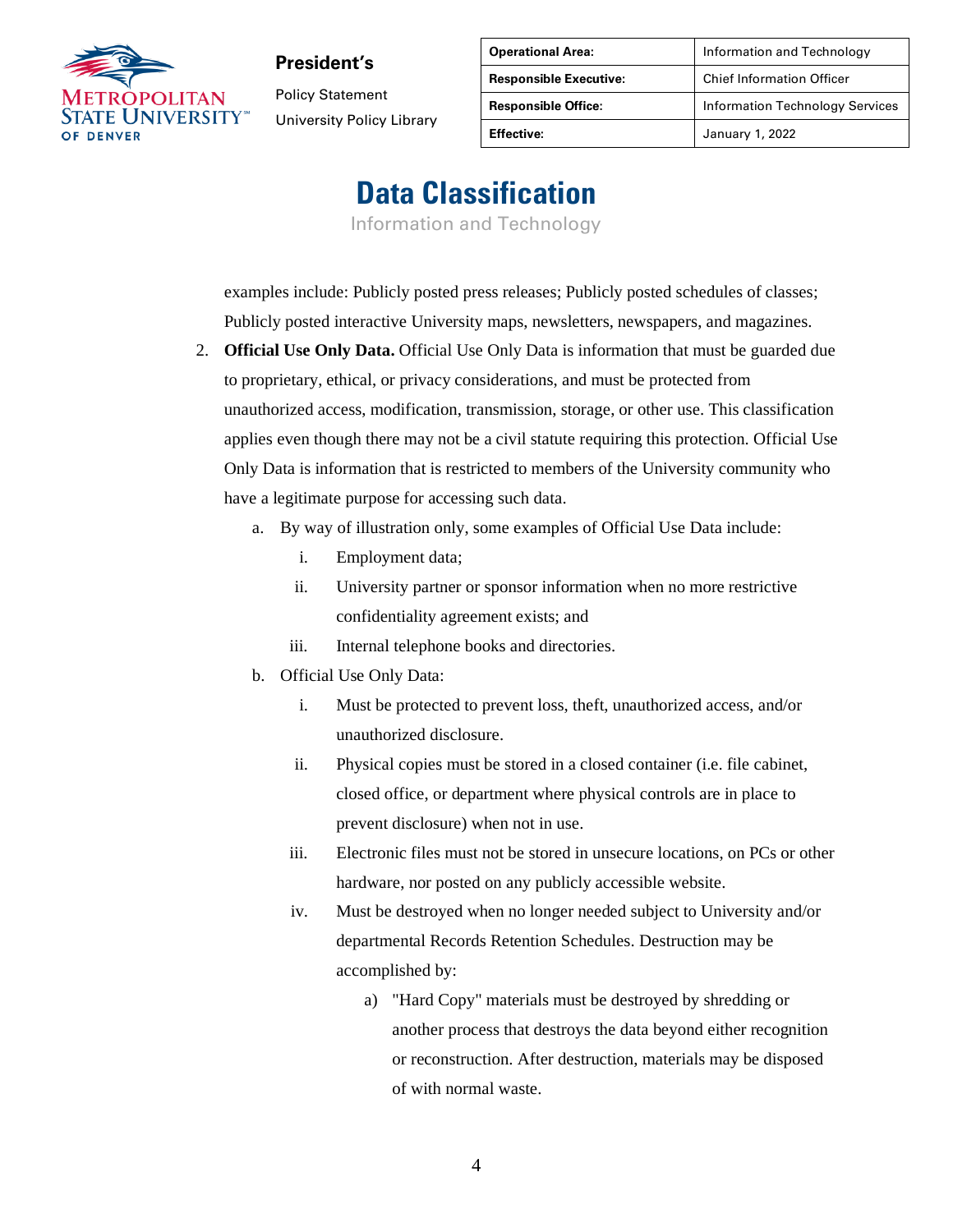

Policy Statement University Policy Library

| <b>Operational Area:</b>      | Information and Technology             |
|-------------------------------|----------------------------------------|
| <b>Responsible Executive:</b> | <b>Chief Information Officer</b>       |
| <b>Responsible Office:</b>    | <b>Information Technology Services</b> |
| <b>Effective:</b>             | January 1, 2022                        |

# **Data Classification**

Information and Technology

- b) Electronic storage media shall be sanitized appropriately by overwriting or physical destruction prior to disposal. Disposal of electronic equipment must be performed in accordance with IT Service's surplus equipment process.
- 3. **Confidential Data.** Confidential Data is information protected by statutes, regulations, University policies, or contractual language. Managers may also designate data as confidential. Confidential Data may be disclosed to individuals on a need-to-know basis only. Disclosure to parties outside the University should be authorized by executive management.
	- a. By way of illustration only, some examples of Confidential Data include:
		- i. Medical records
		- ii. Student records and other non-public student data
		- iii. Social Security Numbers
		- iv. Non-public Personnel and/or payroll or records
		- v. Bank account numbers and other personal financial information
		- vi. Any data identified by government regulation to be treated as confidential, or sealed by order of a court of competent jurisdiction
	- b. Confidential data:
		- i. When stored in an electronic format, must be protected with strong passwords and stored on systems that utilize protection and encryption measures approved by MSU Denver IT Services in order to protect against loss, theft, unauthorized access, and unauthorized disclosure.
		- ii. Must not be transmitted through standard email. All transfer or sharing of confidential data must be performed using MSU Denver IT Services managed secure file transfer and sharing systems.
		- iii. Must not be disclosed to parties without explicit management authorization or appropriate contracts.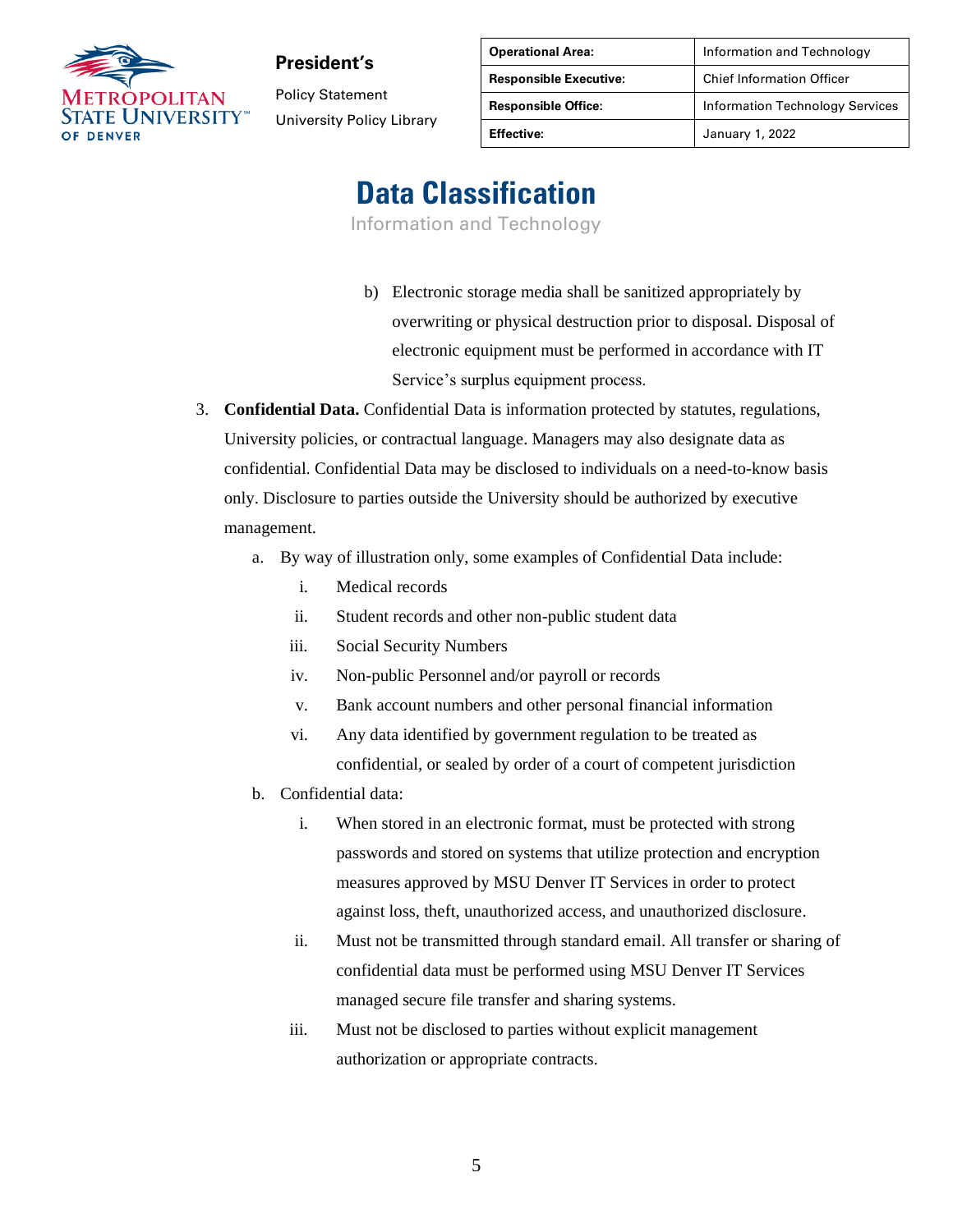

Policy Statement University Policy Library

| <b>Operational Area:</b>      | Information and Technology             |
|-------------------------------|----------------------------------------|
| <b>Responsible Executive:</b> | <b>Chief Information Officer</b>       |
| <b>Responsible Office:</b>    | <b>Information Technology Services</b> |
| <b>Effective:</b>             | January 1, 2022                        |

# **Data Classification**

Information and Technology

- iv. Must be stored only in a locked drawer or room or an area where access is controlled by a guard, cipher lock, and/or card reader, or that otherwise has sufficient physical access control measures to afford adequate protection and prevent unauthorized access by members of the public, visitors, or other persons without a need-to-know.
	- v. When sent via fax must be sent only to a previously established and used address or one that has been verified as using a secured location.
- vi. Must not be posted on any public website.
- vii. Must be destroyed when no longer needed subject to the University Records Retention Schedule. Destruction may be accomplished by:
	- a) "Hard Copy" materials must be destroyed by shredding or another process that destroys the data beyond either recognition or reconstruction. After destruction, materials may be disposed of with normal waste.
	- b) Electronic storage media shall be sanitized appropriately by overwriting or physical destruction prior to disposal. Disposal of electronic equipment must be performed in accordance with IT Service's Surplus Equipment Process.
- c. References to intellectual property exclude faculty and do not preclude standing policies.
- d. The Chief Information Security Officer must be notified in a timely manner if data classified as confidential is lost, disclosed to unauthorized parties, or is suspected of being lost or disclosed to unauthorized parties, or if any unauthorized use of the University's information systems has taken place or is suspected of taking place. The Chief Information Security Officer must notify the University President of said loss or disclosure, with notifications to other parties as required.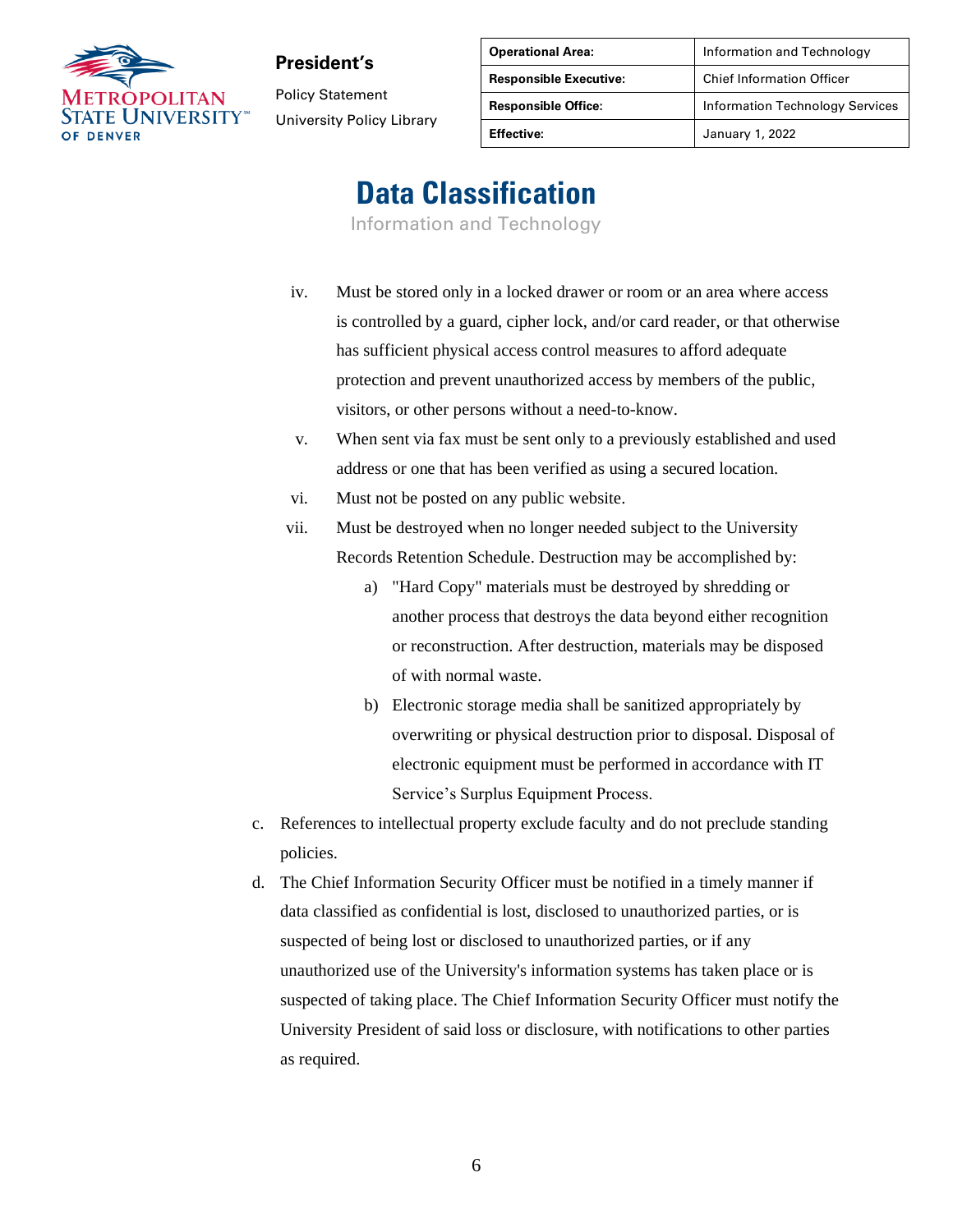

Policy Statement University Policy Library

| <b>Operational Area:</b>      | Information and Technology             |
|-------------------------------|----------------------------------------|
| <b>Responsible Executive:</b> | <b>Chief Information Officer</b>       |
| <b>Responsible Office:</b>    | <b>Information Technology Services</b> |
| <b>Effective:</b>             | January 1, 2022                        |

# **Data Classification**

Information and Technology

- C. **Procedures:** Individuals should contact the IT Service Desk to report security risks, violations of policy, or to make requests for exceptions or amendments to the policies. The Chief Information Security Officer (CISO) and other IT Services staff will respond to all reported security issues and will work with the policy subcommittee to allow for development of appropriate updates to policies.
- D. **Sanctions:** Adherence to MSU Denver information-security policies is mandatory and may be based on state or federal statute, contract language, or information-security standards. These policies are not intended to unreasonably interfere with system utilization. Violations of these policies may result in fitting administrative action up to and including revocation of system privileges, employee termination, or student expulsion.

#### **IV. Related Information**

- A. Family Educational Rights and Privacy Act of 1974 (FERPA) <http://www2.ed.gov/policy/gen/guid/fpco/ferpa/index.html>
- B. Health Insurance Information Portability and Accountability Act (HIPAA) <http://www.hhs.gov/ocr/privacy/hipaa/understanding/index.html>
- C. PCI Security Standard[s https://www.pcisecuritystandards.org/security\\_standards/index.php](https://www.pcisecuritystandards.org/security_standards/index.php) [https://www.pcisecuritystandards.org/documents/PCI\\_DSS\\_v3.pdf](https://www.pcisecuritystandards.org/documents/PCI_DSS_v3.pdf)
- D. MSU Denver Website Privacy Statement,<https://www.msudenver.edu/privacy/>

#### **V. History**

- A. **Effective:** January 1, 2022
- B. **Enacted:** July 1, 2017
- C. **Review Schedule:** This policy will be reviewed every three years or as deemed necessary by University leadership.